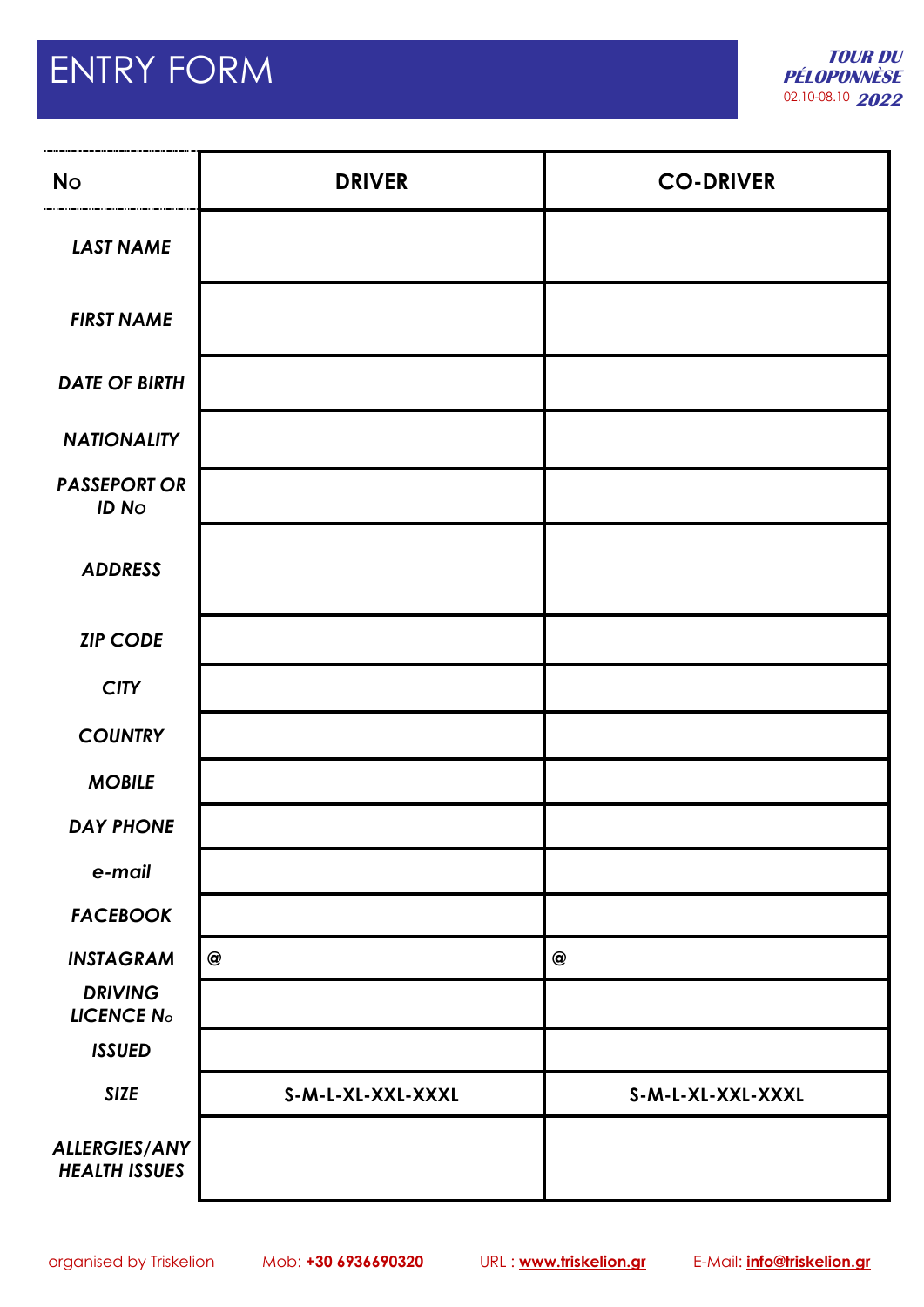## VEHICLE INFORMATION

| <b>MAKE</b>                                    | <b>REGISTRATION No</b>                  |  |
|------------------------------------------------|-----------------------------------------|--|
| <b>MODEL</b>                                   | <b>CHASSIS No</b>                       |  |
| <b>YEAR OF</b><br><b>MANUFACTURE</b>           | <b>CUBIC CAPACITY</b>                   |  |
| <b>FIVA/FIA</b><br><b>IDENTITY CARD</b><br>No/ | <b>COLOUR</b>                           |  |
| <b>INSURANCE</b><br><b>COMPANY</b>             | <b>CONTRAT No</b><br><b>VALID UNTIL</b> |  |

## TYPE OF COMPETITION

#### **(Please tick type of competition and category)**

| the contract of the contract of the contract of the contract of the contract of the contract of the contract of |  |
|-----------------------------------------------------------------------------------------------------------------|--|

### **CATEGORY**

| Category B/C : Cars built between 1.1.05 - 31.12.30        |  | Category G: Cars built between 1.1.66 - 31.12.71  |  |
|------------------------------------------------------------|--|---------------------------------------------------|--|
| Category D : Cars built between 1.1.31 - 31.12.46          |  | Category H : Cars built between 1.1.72 - 31.12.76 |  |
| Category E : Cars built between 1.1.47 - 31.12.61          |  | Category I: Cars built between 1.1.77 - 31.12.81  |  |
| Category F : Cars built between 1.1.62 - 31.12.65          |  | Category J : Cars built between 1.1.82 - 31.12.85 |  |
| Category Young timer: Cars built between 1.1.86 - 31.12.99 |  |                                                   |  |

### TEAM (FACULTATIVE) / A team consists of 3 cars

NAME OF THE TEAM MEMBERS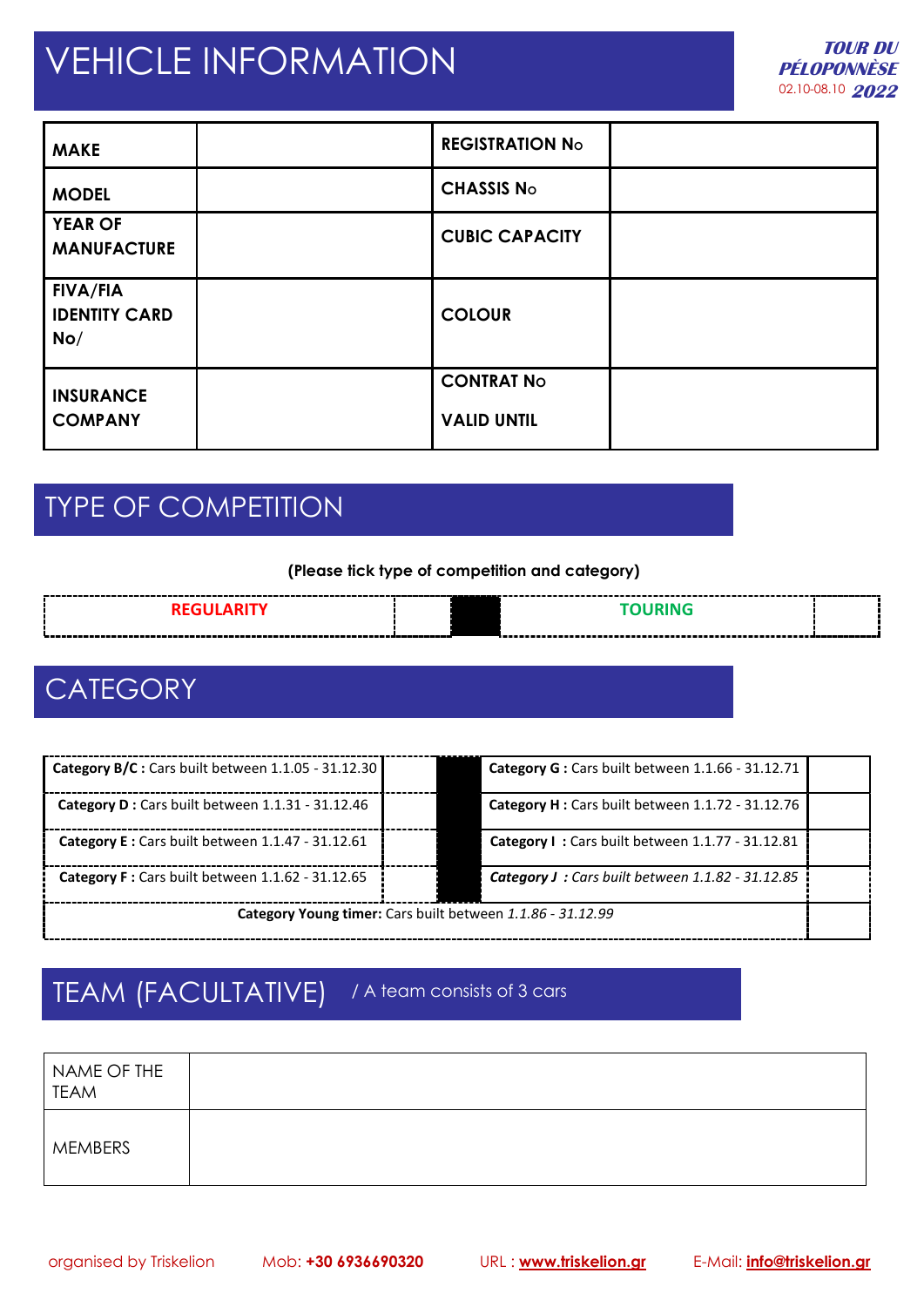The entry fee includes:

- The Tour fee, Federation License and third-part insurance.
- Six (6) overnights in a double room \*.
- Dinners and lunches (as mentioned in the Program) during the Event and the Closing Gala & Ceremony.
- Commemoratives plates, Tour souvenirs (Polo shirt, Jackets, etc.)
- Tour documents.

**Any change of either car, driver or co-driver must be approved by the organizer.**

**Teams can be formed during registration till 1 hour before the Official Start of TdP.**

#### *Ferry boat ROUND TRIP ANCONA-IGOUMENITSA/PATRA-ANCONA is optional and we can also provide truck service for groups of more than 6 cars. Please ask for a quote.*

| ENTRY FEE with Discount (50% have to be paid till 31/01/2022 and the balance<br>paid in full by 31/07/2022)                                     | 2.900,00€  |  |
|-------------------------------------------------------------------------------------------------------------------------------------------------|------------|--|
| <b>ENTRY FEE FROM 01/02/2022 AND PAID TILL 31/08/2022</b>                                                                                       | 3.500,00€  |  |
| Round trip tickets Ancona -Igoumenitsa /Patras-Ancona for two in one 2-bed<br>cabin, (plus a car up to 6m length and up to 2m height)           | +600,00€   |  |
| SUPPLEMENT PRICE FOR EXTRA ROOM (PARTICIPANTS WHO WISH SEPARATED<br>ROOM)                                                                       | +1.000,00€ |  |
| <b>EXTRA DAY BEFORE (OVERNIGHT +DINNER Saturday 1st OCTOBER)</b>                                                                                | +200,00€   |  |
| <b>EXTRA DAY AFTER (OVERNIGHT+PRIZE GIVING CEREMONY Saturday 8th OCTOBER)</b>                                                                   | +200,00€   |  |
| <b>BONUS DISCOUNT FOR PARTICIPANTS ENTERED IN 2021</b>                                                                                          | -200,00€   |  |
| <b>BONUS DISCOUNT FOR PARTICIPANTS ENTERED IN EITHER:</b><br>ROMAN ROADS OR TRANSYLVANIAN VINTAGE TOUR                                          | -200,00€   |  |
| PREWAR AND OLDER CAR DISCOUNT (cars made up to 31/12/1961)                                                                                      | -100,00€   |  |
| <b>TOTAL</b><br><u>(in order to get the Discount, 50% have to be paid till 31/01/2022 and the</u><br><u>balance paid in full by 31/07/2022)</u> |            |  |

#### **WITHDRAWALS**

To be taken into consideration, all withdrawals must be reported in writing (by post or e-mail). **The discount down payment is not refundable in case of withdrawal.**

|       | ; $\,$ *ACCOMODATIONS: In case, we miss of TWIN room (2 beds), are you OK to sleep with your Co-driver in a DOUBLE $\,$ |
|-------|-------------------------------------------------------------------------------------------------------------------------|
| room? | Yes / No                                                                                                                |